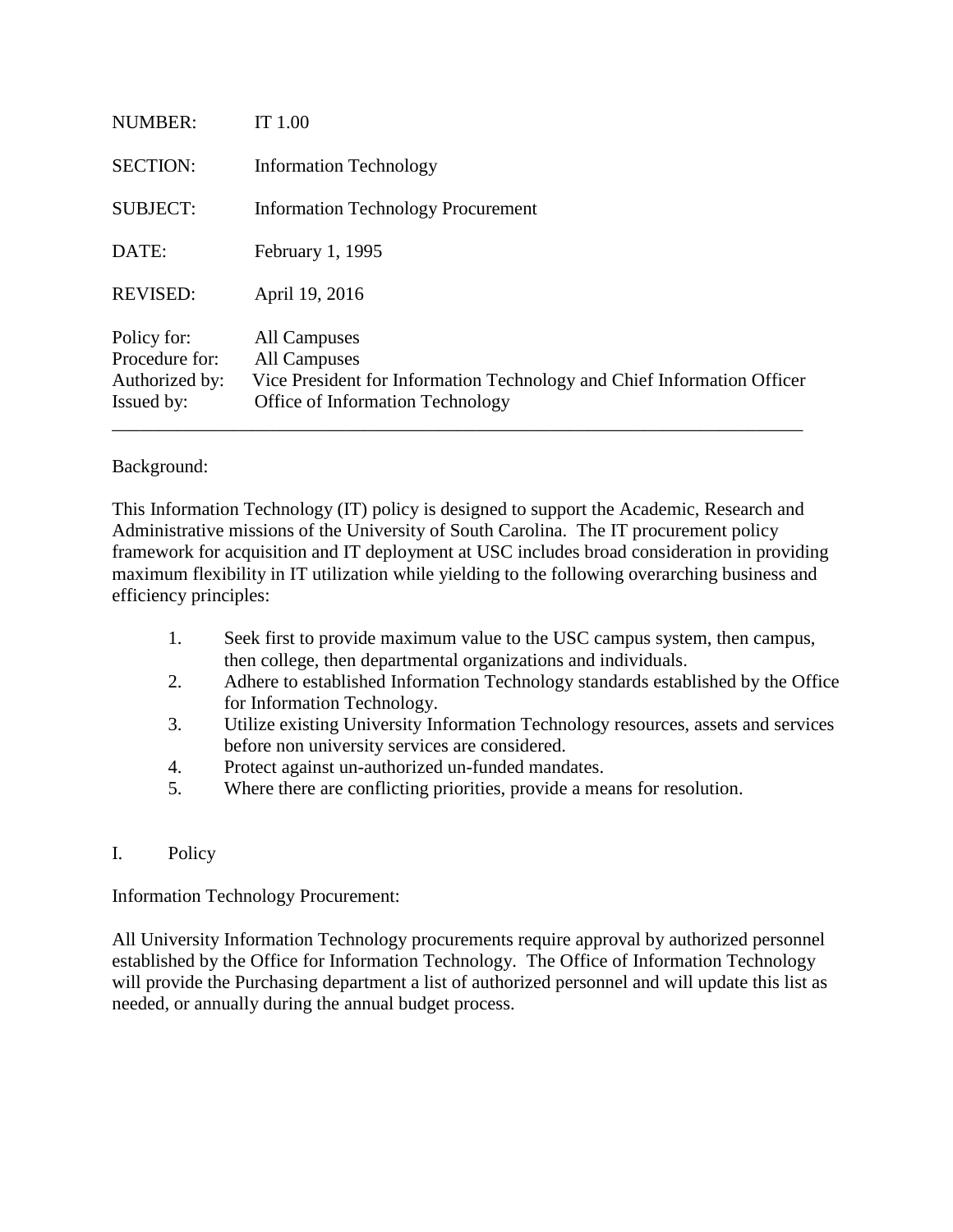## II. Procedure

- A. Purchase Requests Information Technology Approval Process
	- 1. To expedite approvals of Information Technology purchasing requests, seek assistance from qualified IT personnel to assist in preparing Purchase Requisitions for expenditures on information technology.
	- 2. Purchase Requisitions will follow the normal authorizing procedures from the department head submitted to the Purchasing department where a Purchasing agent will facilitate the IT approval process.
	- 3. Purchasing will work with the authorized IT approval personnel to either review and approve IT purchasing requests or to defer IT purchasing requests with identified guiding principle conflicts. All approved IT purchasing request will be processed in accordance with State and USC Purchasing guidelines. All deferred IT purchasing requests will be returned to originating departments with explanation of identified issues needing further clarification.
- B. Requirements for the USC IT Approval:
	- 1. Compliance with policy guiding principles, or
	- 2. Documented waiver explanation for unique requirements (only necessary with established conflicts with guiding principles) and written approval from authorized IT approving personnel.
- C. Exemptions
	- 1. Any process or IT procurement waivers for exemption from the approval process must be issued in writing to Purchasing from the authorized IT approver and on file with the Purchasing department. These waivers will be time limited and must be renewed in writing.
	- 2. All waivers expire annually at the end of each established budget year.
	- 3. IT for independent Research, Grants, or Law Enforcement systems that do not interface or require data from sources defined in the Data Access policy or interfacing with any other University IT enterprise or Administrative system may request in writing exemption from this policy through authorized IT personnel.
- D. Definitions
	- 1. Information Technology at USC includes the following: